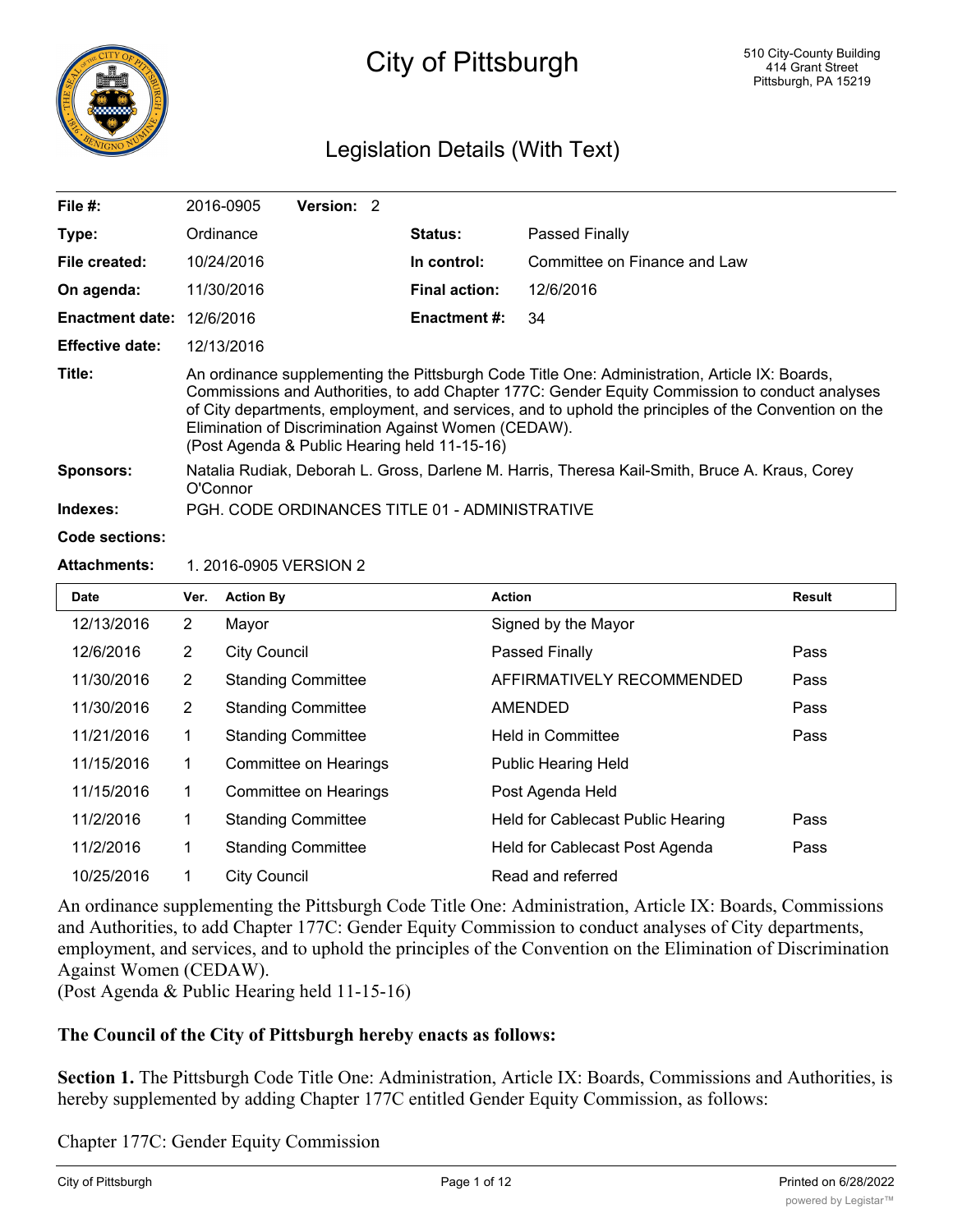## **§177C.01 DEFINITIONS**

As used in this Article, the following words and phrases shall have the meanings indicated herein:

(a) "City" shall mean the City of Pittsburgh.

 (b) The Gender Equity Commission shall mean the body tasked with developing the intersectional Gender Analysis implementation plan and advising on its progress. It shall be composed of an Executive Director and staff, as necessary.

 (c) "Women" shall mean all persons who identify with the sex category woman, whether or not assigned to that category at birth.

 (d) "Disaggregated data" shall mean information collected and analyzed by enumerated categories in order to identify the disparities existing between women and men. These categories shall include, to the extent permitted by law, sex, race, immigration status, parental status, language, sexual orientation, disability, age and other attributes. This data will be collected in a manner that will facilitate intersectional analysis.

 (e) "Discrimination against women" consistent with the definition of "Discrimination" under Pittsburgh Code, Article 5, § 651.04. Any difference in treatment based on race, color, religion, ancestry, national origin, place of birth, sex, sexual orientation, gender identity or expression, familial status, age, handicap or disability, or use of support animals, as specified.

 (f) "Gender" shall mean the ways society produces, positions, and polices women and men as "opposite," mutually exclusive, natural categories of persons, and organizes ideas, interactions, and roles on the basis of presumed differences that establish hierarchies between women and men and among people.

 (g) "Gender Analysis" shall mean an intersectional examination of the cultural, economic, social, civil, legal, and political relations between women and men within a certain entity, recognizing that women and men and different aspects of social identify prescribe and proscribe different social roles, responsibilities, opportunities, and needs for people, and that these differences, which permeate our society, affect how decisions, including budgetary decisions, and policy are made.

 (h) "Gender equity" shall mean the redress of discriminatory practices and the establishment of conditions enabling women to achieve full equality with men, recognizing that needs of women and men may differ, resulting in fair and equitable outcomes for both. "Gender equity" shall further mean the redress of discriminatory practices and establishment of conditions enabling all persons identifying as transgender, nonbinary, and gender non-conforming to achieve full equality.

 (i) "Human rights" shall mean the rights every individual possesses that are intended to improve the conditions in society that protect each person's dignity and well-being and the humanity of all people.

 (j) "Racial discrimination"; shall mean any distinction, exclusion, restriction or preference based on race, color, descent, or national or ethnic origin, which has the purpose or effect of nullifying or impairing the recognition, enjoyment or exercise, on an equal footing, of human rights and fundamental freedoms in the political, economic, social, cultural or any other field of public life.

 (k) "Sex" Shall conform with (Ord. 1-1997, eff. 2-7-97) which states: The gender of a person, as perceived, presumed or assumed by others, including those who are changing or have changed their gender identification.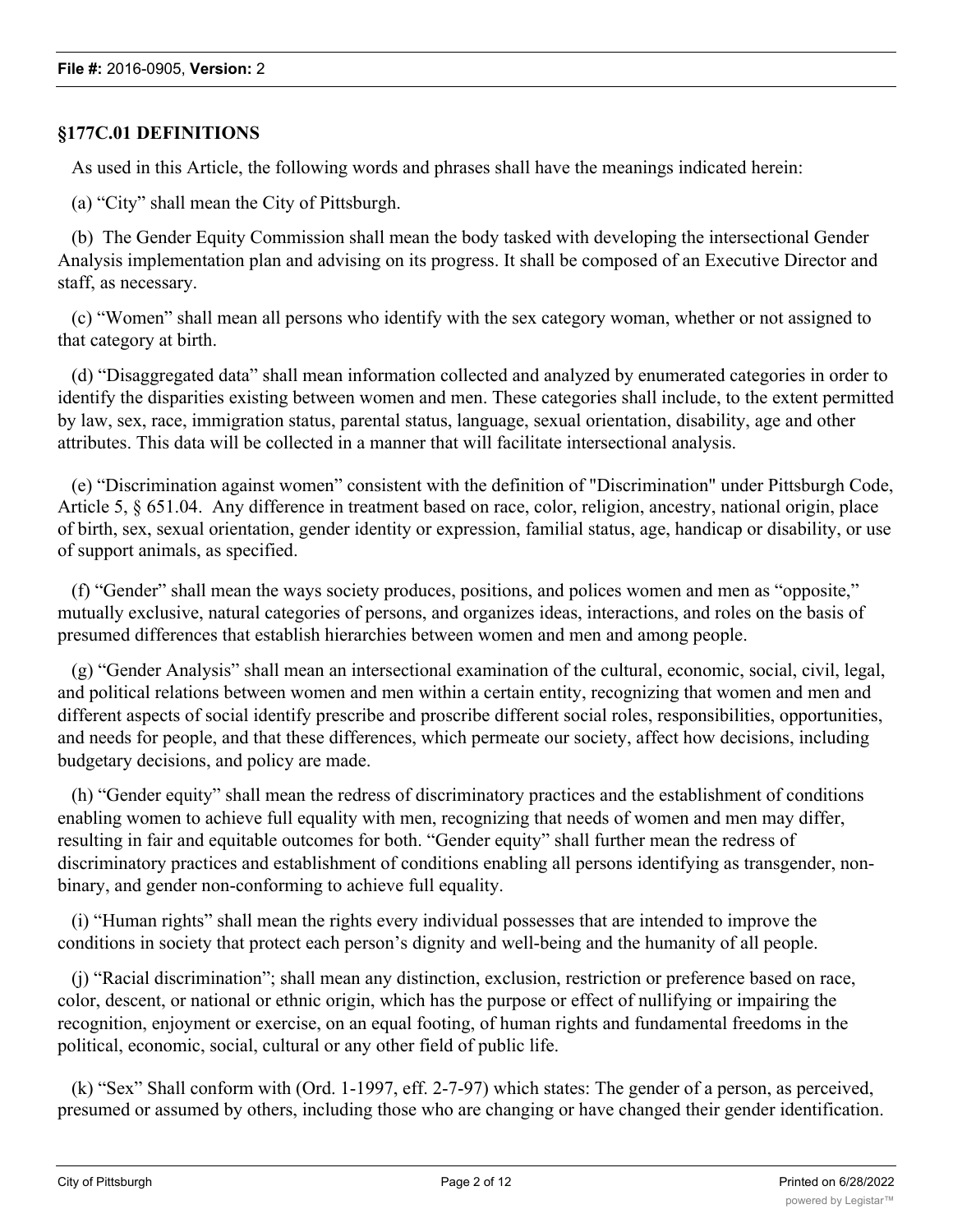#### **File #:** 2016-0905, **Version:** 2

 (l) "Violence against women and girls" shall mean any act of gender-based violence that results in, or is likely to result in, physical, sexual or psychological harm or suffering to women and girls, including threats of those acts, coercion or arbitrary deprivation of liberty, whether occurring in public or in private life, including Domestic Violence as described under Human Relations Enforcement (Chapter 651)..

 (m) "Work of Equal Value" shall mean that individuals in the same workplace be given equal pay and that there shall be no direct or indirect gender discrimination in relation to employment conditions including pay, benefits, and total compensation. Work of equal value can be determined by comparing job requirements, such as the level of skill, effort, decision-making, responsibility, and working conditions, as well as any other relevant criteria.

 (n) "Age" shall also mean, for purposes of this ordinance, women and girls of any age and shall also include any person so protected by further amendment to the Federal Age Discrimination in Employment Act.

 (o) "Familial Status", in addition to the definition in Article 5 Chapter 651.04 shall also mean, for purposes of this ordinance, The protection afforded against discrimination in employment or housing on the basis of familial status shall apply to any person who is pregnant or is in the process of securing legal custody of any individual who has not attained the age of eighteen (18) years.

 (p) "Culture" shall mean the sum of attitudes, customs, and beliefs that distinguishes one group of people from another

 (q) Specific to CEDAW, "Human Rights" will include Immigration Status including immigrant visa holders who can come to the States to live permanently, or immigrants who come to the States for time-specific purposes, such as tourism, education, training and temporary workers as well as undocumented persons living in the States

## **§177C.02 LOCAL IMPLEMENTATION OF THE UNITED NATIONS CONVENTION ON THE ELIMINATION OF ALL FORMS OF DISCRIMINATION AGAINST WOMEN (CEDAW).**

The City of Pittsburgh hereby finds and declares as follows:

- a) The Convention on the Elimination of All Forms of Discrimination Against Women (CEDAW), an international human rights treaty, provides a universal definition of discrimination against women. Countries that ratify CEDAW are mandated to condemn all forms of discrimination against women and girls and to ensure equality for women and girls in the civil, political, economic, social and cultural arenas. The United Nations General Assembly adopted CEDAW in 1979 and President Carter signed the treaty on behalf of the United States in 1980, but the United States Senate has not yet ratified CEDAW.
- b) Since 1995, state and local jurisdictions passed resolutions in support of CEDAW, including Pittsburgh, which adopted a City Council Resolution in support of the ratification of CEDAW. Some cities have implemented ordinances establishing CEDAW principles as law. Since 2014, municipalities across the nation began signing onto the Cities for CEDAW Initiative. On April 6, 2011 Pittsburgh declared itself a Human Rights City, and in 2014, as part of the United States Conference of Mayors 82nd Annual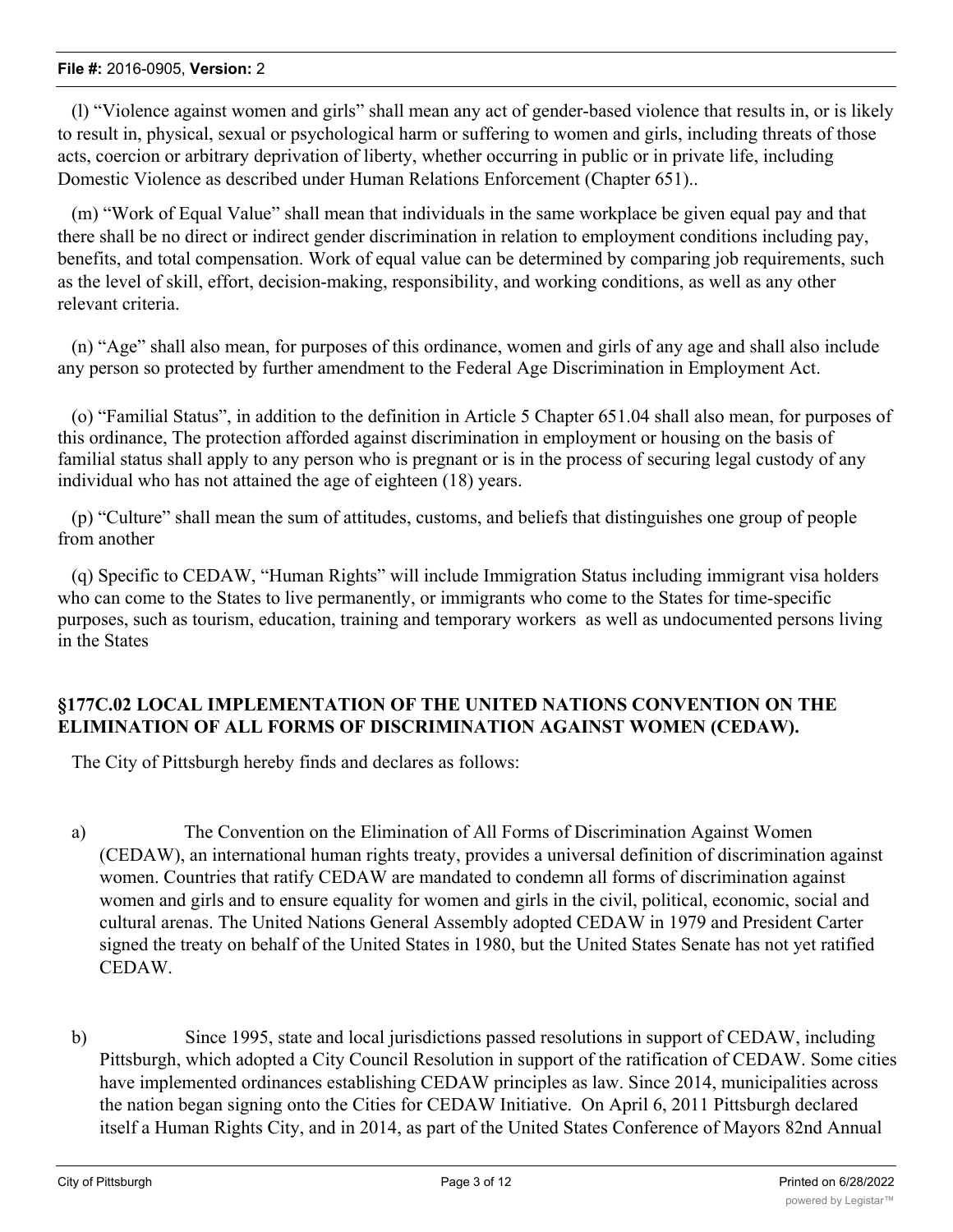Meeting, the Conference of Mayors adopted a resolution in support of the Cities for CEDAW Initiative and encouraging cities to implement the principles of the UN Convention on the Elimination of All Forms of Discrimination Against Women.

- c) There is a continued need for the City of Pittsburgh to protect the human rights of women and girls by addressing discrimination, including violence, against women and girls and to implement, locally, the principles of CEDAW. There is a need to analyze the operations of City departments, policies and programs to identify discrimination in, but not limited to, employment practices, budget allocation, and the provision of direct and indirect services and, if identified, to remedy that discrimination.
- d) The City shall also create and fund a Gender Equity Commission with an Executive Director to study discrimination against all women, including intersectional discrimination and including trans women, and to identify gender equity problems in the City of Pittsburgh. And advise each department in the development of an action plan to address equity disparities identified by the Gender Analysis.
- e) The Gender Equity Commission shall work to ensure that the department developed action plans are developed and implemented, and to further identify problems and recommend solutions within the scope of CEDAW in the City of Pittsburgh. The Gender Equity Commission shall be responsible for monitoring and recommending, both positive rights, which affirm or oblige action, such as access to fair wages and human services, and negative rights, which permit or oblige inaction, such as freedom from discrimination, freedom from harassment and violence, and freedom from other adverse actions or experiences.

## **§ 177C.03 LOCAL PRINCIPLES OF CEDAW.**

It shall be the goal of the City of Pittsburgh to implement the principles underlying CEDAW by addressing discrimination against women and girls in areas including economic development, education, violence against women and girls and health care. In implementing CEDAW, the City recognizes the connection between racial discrimination, as articulated in the International Convention on the Elimination of All Forms of Racial Discrimination, and discrimination against women. The City shall ensure that the City does not discriminate against women in areas including employment practices, allocation of funding, and delivery of direct and indirect services. The City shall conduct intersectional Gender Analyses, to determine what, if any, City practices and policies should change to implement the principles of CEDAW.

The City shall receive input from various stakeholder agencies, representatives, communities, and individuals to determine what need areas are crucial to local women and girls. These areas may be, but are not limited to:

## **A) Economic Development**

a. The City of Pittsburgh shall look for ways to improve its commitment to the elimination of discrimination against women and girls in Pittsburgh in economic opportunities, including, but not limited to: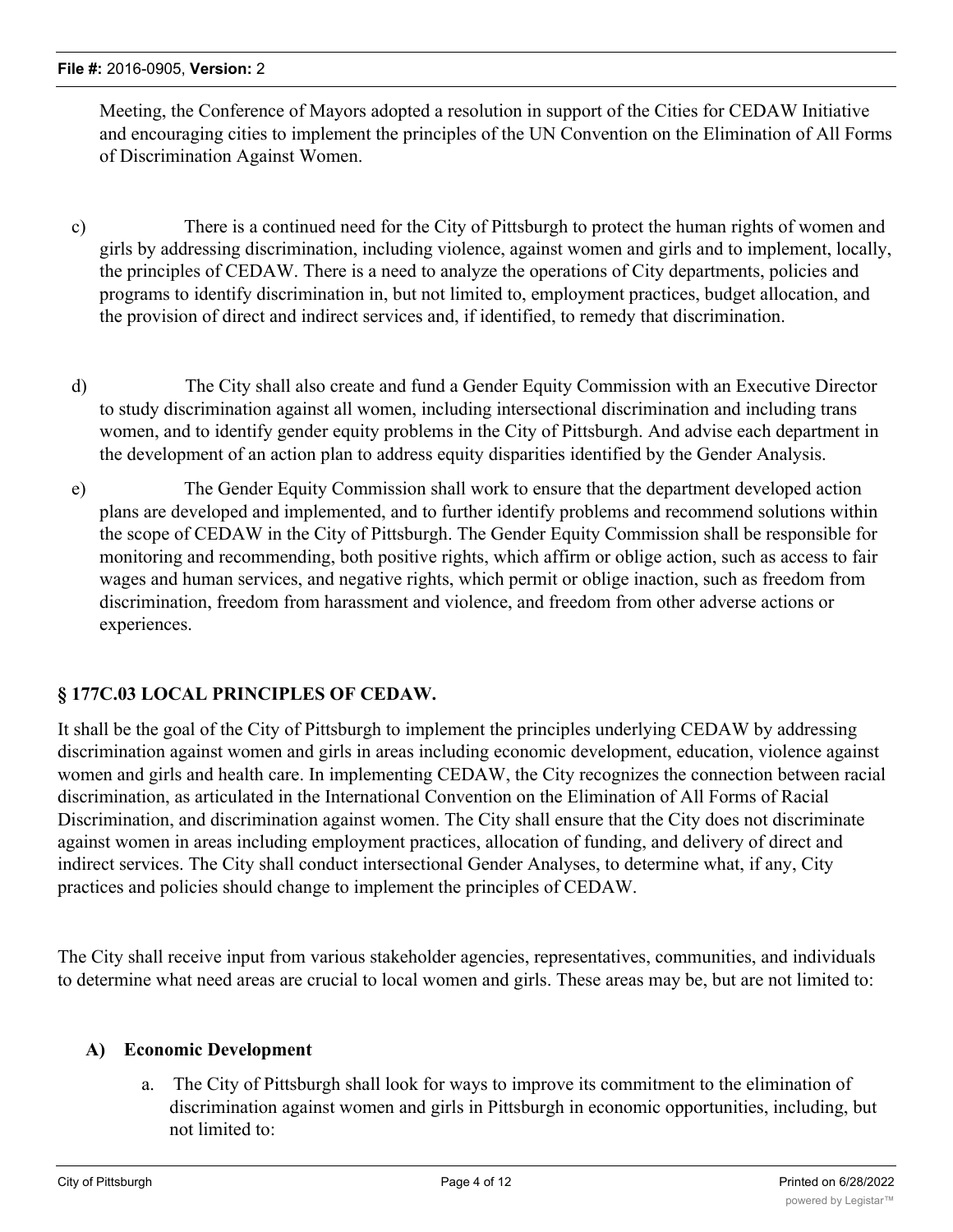- i. employment opportunities, including the application of the same criteria for selection in matters of employment and the right to receive access to and vocational training for nontraditional jobs;
- ii. promotion, job security and all benefits and conditions of service, regardless of parental status, particularly encouraging the appointment of women to decision-making posts, city revenue generating posts, and managing commissions and departments;
- iii. equal remuneration, including benefits and equal pay with respect to work of equal value; and
- iv. protection of health and safety in working conditions, including supporting efforts not to purchase sweatshop goods and slavery-produced goods, regular inspection of work premises, protection from harassment and violent acts in workplaces, and reasonable accommodations for pregnant and nursing mothers.
- b. The City shall encourage and, where possible, support the necessary social services to enable all people to combine family obligations with work responsibilities and participation in public life, in particular, through promoting the establishment and development of an accessible, affordable, and quality network of child care facilities, paid family leave, and family-friendly policies.
- c. The City shall promote access to safe and affordable housing and transportation.
- d. The City shall encourage the use of public education and all other available means to urge financial institutions to facilitate women's access to bank accounts, loans, mortgages, and other forms of financial services.

## **B) Violence Against Women and Girls**

- a. The City of Pittsburgh shall take and diligently pursue all appropriate measures to prevent and redress sexual and domestic violence and trafficking of women and girls, including, but not limited to:
	- i. Police enforcement of criminal penalties and civil remedies, when appropriate;
	- ii. Seek and encourage ways for survivors to receive appropriate protective and support services, including, but not limited to, medical, counseling, shelter, rehabilitation programs, and hotline services;
	- iii. Provide gender sensitive training for City employees regarding sexual and domestic violence and trafficking of women and girls, as appropriate;
	- iv. Look for ways for perpetrators of violence against women and girls to receive rehabilitation services.
- b. Labor trafficking, sexual exploitation and trafficking, domestic servitude affects women from and in the City of Pittsburgh. The City shall endeavor to study these issues and develop appropriate policies, procedures, and training to uphold the principles of CEDAW.
- c. It shall be a goal of the City to ensure that all public works projects, or projects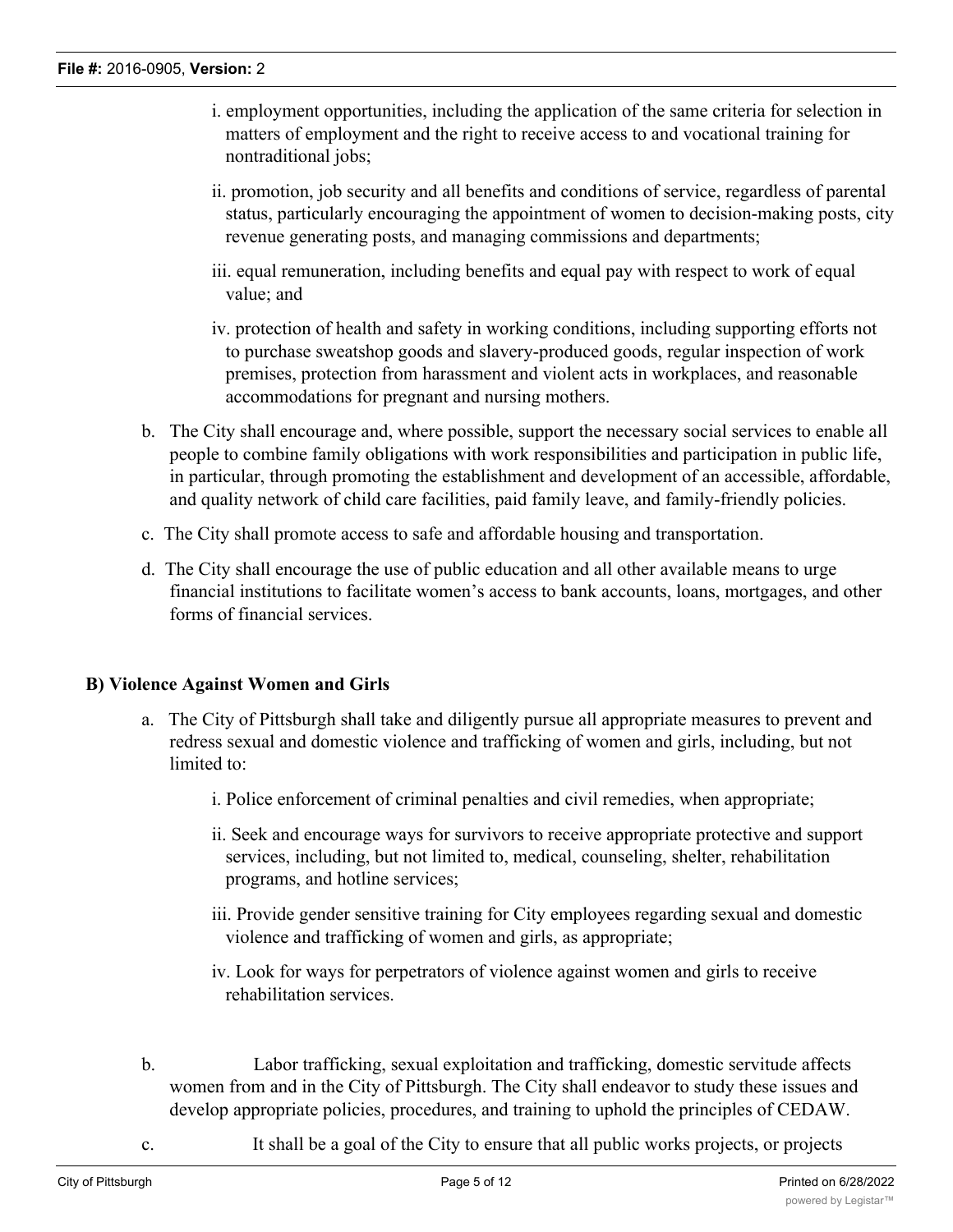receiving City financial incentives, include measures, such as adequate lighting and the placement of restrooms, to protect the public's safety, especially the safety of women and girls.

d. It shall be the goal of the City to support public information and education programs to change those traditional attitudes concerning the limited roles and under-represented status of women or men in particular jobs or roles.

#### **C) Education**

- a. The City will look for ways to provide free or affordable early childhood education to enable children of all socio-economic environments an equitable level of preparedness before entering school.
- b. The City will look for ways to support the Pittsburgh Public School District in delivery and access to high quality public education.
- c. The City shall ensure that out-of-school educational programs in City facilities, such as recreation centers, are developed and managed in an equitable manner.
- d. The City shall ensure that any youth employment or internship opportunities are developed and participants are placed in a manner consistent with the principles of CEDAW.

#### **D) Delivery of City Services**

- a. Gender equity must permeate every level of City operations-as leaders, employers, and service providers.
- b. City services shall be considered and deployed using a gender equity lens.

## **§177C.04 INTERSECTIONAL GENDER ANALYSIS**

- a) The Gender Equity Commission, including the Executive Director and the Commission, shall oversee intersectional Gender Analyses of City departments, services, and investments.
- b) The analyses shall include input from relevant community leaders and stakeholders.
- c) The analyses shall be used by City departments to develop Action Plans to remedy identified areas of gender inequity.
- d) The analyses shall be used to inform recommendations in the Five Year Plan.
- e) Departments and programs that have developed action plans shall report progress on the implementation of those plans to the Gender Equity Commission at least annually.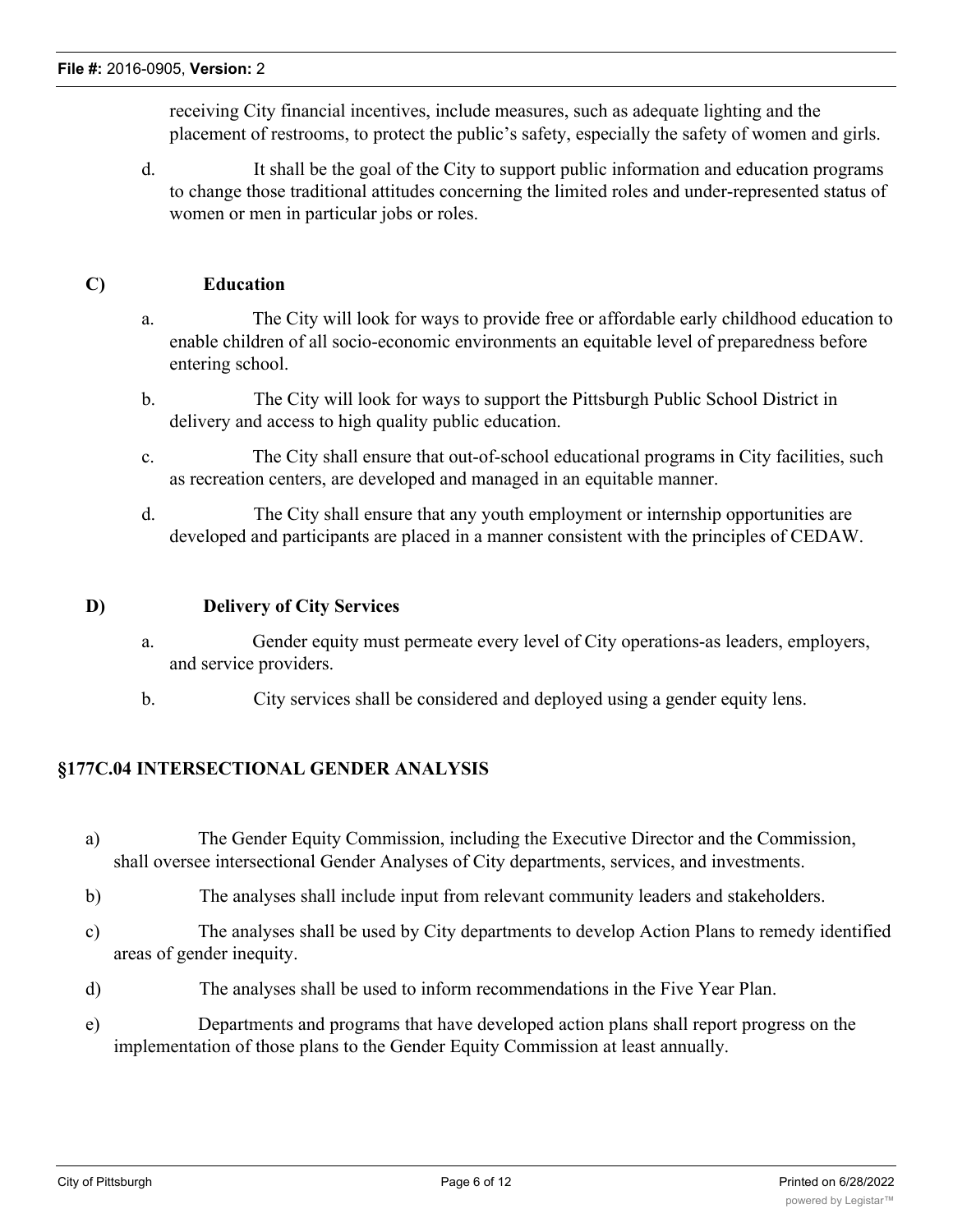## **§177C.05 IMPLEMENTATION OF THE PRINCIPLES OF CEDAW IN PITTSBURGH.**

The body that is tasked with conducting and implementing the intersectional Gender Analysis and follow-up Action Plans is the Gender Equity Commission. It shall be composed of 13 Commission Members, Executive Director and staff, as necessary to implement the scope of CEDAW.

#### **A) Intersectional Gender Analysis and Action Plan**

- a. As a tool for determining whether the City is implementing the local principles of CEDAW and/or discriminating against women and girls, a Gender Equity Commission, as described below, shall, in collaboration with selected City departments, programs, and other entities to the extent permitted by law, undergo an intersectional Gender Analysis and develop an Action Plan.
- b. The intersectional Gender Analysis shall be conducted according to guidelines developed by the Gender Equity Commission with the support of the Executive Director.
- c. The intersectional Gender Analysis shall include:
	- i. the collection of intersectionally disaggregated data;
	- ii. an evaluation of gender equity in the entity's operations, including budget allocations, delivery of direct and indirect services, and employment practices, and (iii) the Gender Equity Commission's integration of human rights principles and the local principles of CEDAW.
- d. Upon completion of the intersectional Gender Analysis, the selected City departments, programs, and other entities, with the support of the Gender Equity Commission**,** shall develop an Action Plan that contains specific recommendations on how it will correct any identified deficiencies and integrate human rights principles and the local principles of CEDAW into its operations.
- e. The Gender Equity Commission shall identify the City departments, programs, policies, and entities, to undergo the intersectional Gender Analysis and shall develop timelines for completion of the analysis and Action Plans, and shall provide technical assistance to the City throughout the intersectional Gender Analysis process and development of the Action Plan, as well as monitoring and evaluation of implementation.
- f. Each department or entity undergoing an intersectional Gender Analysis shall designate a management and/or executive level employee to execute the gender analysis and subsequent implementation and to serve as a liaison to the Gender Equity Commission.
- g. The Gender Equity Commission shall provide a report on its intersectional Gender Analysis and Department developed Action Plans. Each selected City department and program shall fully participate in the intersectional Gender Analysis, and the Gender Equity Commission shall forward the report to the Mayor and the Pittsburgh Commission on Human Relations. The report shall be received and filed City Council.
- h. The Gender Equity Commission shall then oversee the implementation of the Action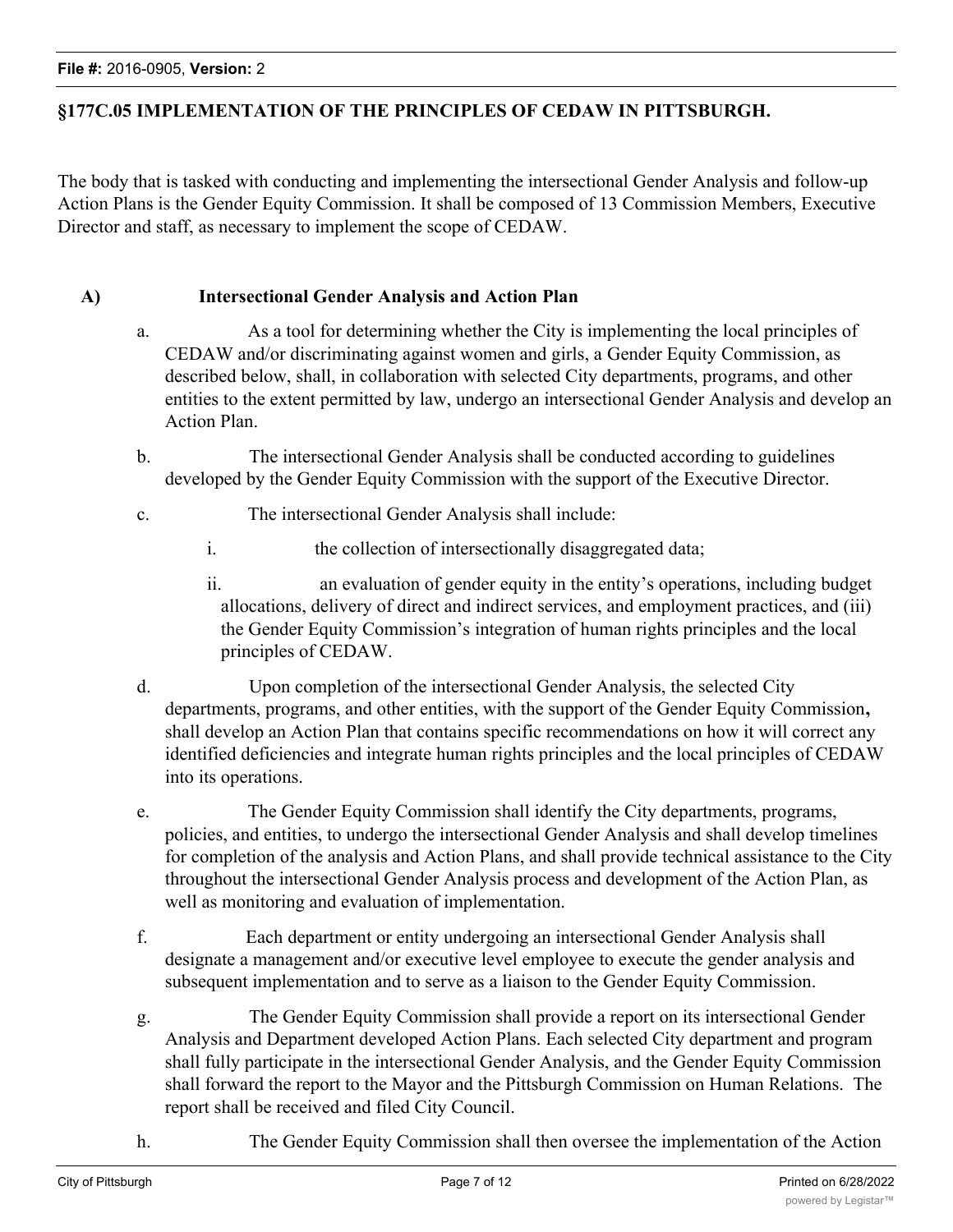Plans, including but not limited to, overseeing training the selected departments, entities, and policy or program staff to implement the resulting Action Plans of the intersectional Gender Analysis.

i. The Gender Equity Commission Executive Director shall monitor the implementation of each department or entity's Action Plan on a quarterly basis, or as determined by the Gender Equity Commission in discussion with the mayor's office and city council, but at least yearly.

#### **B) Five-year Citywide Action Plan**

- a. The Gender Equity Commission shall develop a five-year Citywide Action Plan for all City Departments.
- b. The Citywide Action Plan shall address how to integrate human rights principles into the City's operations, how to further implement the local principles of CEDAW, any and all deficiencies found in the Gender Analyses and the measures recommended to correct those deficiencies.
- c. The Gender Equity Commission shall present the Five-year Citywide Action Plan to the Mayor and to the City Council to receive and file.
- d. The Gender Equity Commission Executive Director shall monitor the implementation of the Citywide Action Plan.

#### **C) Enforcement of the Ordinance**

a. Any issue of gender discrimination that is not resolved internally shall fall under the jurisdiction of the Pittsburgh Commission on Human Relations, as described in Pittsburgh Code, Article 5, § 653.05 - POWERS AND DUTIES. This section states that the Pittsburgh Commission on Human Relations is empowered to "Initiate or receive and investigate other complaints of *discrimination* against any person because of race, color, religion, ancestry, national origin, place of birth, sex, sexual orientation, familial status, age, handicap or disability or use of support animals because of the handicap or disability of the user, and seek the satisfactory adjustment of such complaints. Any complaint filed under this subsection which the Commission believes may constitute a violation of a law of the United States or the Commonwealth may be certified to its Solicitor for such actions as it deems proper." (Ord. 22-1992, eff. 5-28-92; Am. Ord. 3-1997, eff. 2-7-97)

## **§177C.06 GENDER EQUITY COMMISSION.**

#### **A) Duties of the Gender Equity Commission**

- a. The Gender Equity Commission shall select the method for conducting the Gender Analysis of the City of Pittsburgh.
- b. The Gender Equity Commission shall be established to oversee and provide support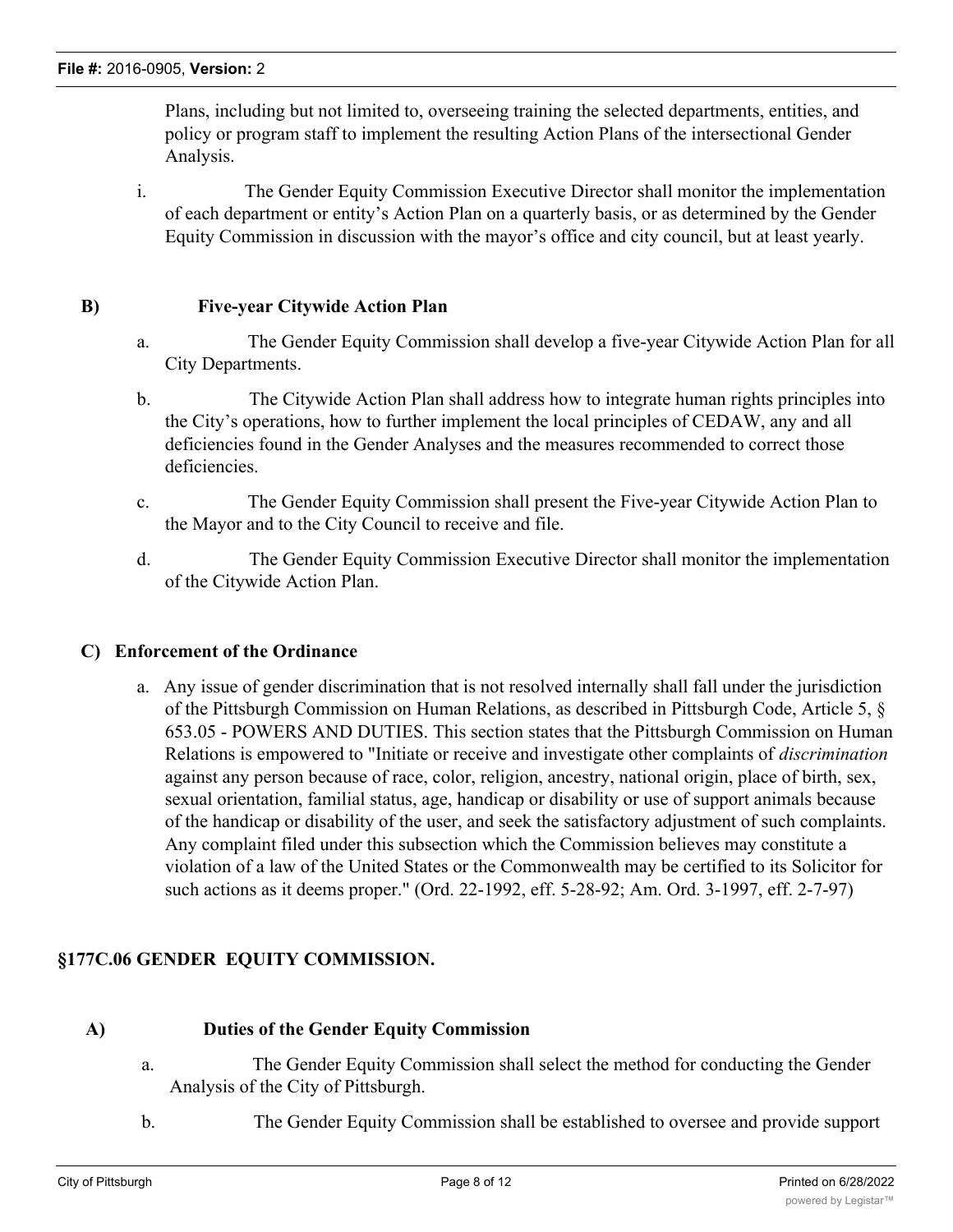for the Gender Analysis of the City of Pittsburgh.

- c. The Gender Equity Commission shall, based upon the equity disparities identified in the gender analyses, offer guidance to departments (bring in community or subject experts, seek out best practices, etc.) in the development of action plans.
- d. The Gender Equity Commission shall aid City departments in developing specific 5 year and on-going action plans based on the Gender Analysis and monitor and guide them in implementation.
- e. The Gender Equity Commission shall work with the Gender Equity Commission Executive Director to implement recommendations identified in the Five-Year Action Plan.
- f. The Gender Equity Commission shall work with appropriate city departments to take appropriate measures to protect women and girls from street harassment.
- g. Equity Commission shall review that the action plans, based on the Gender Analysis are consistent with the intent, purpose, and requirements of CEDAW.
- h. The Gender Equity Commission shall produce annual reports to Pittsburgh City Council.
- i. The Gender Equity Commission shall make annual funding recommendations to the Mayor, and City Council.
- j. The Gender Equity Commission shall seek outside sources of funding to supplement Gender Equity Commission activities.

#### **B) Gender Equity Commission Members**

- a. The Gender Equity Commission shall be composed of at least thirteen (13) persons appointed by the Mayor and approved by City Council as follows:
	- i. One member representing the Mayor's Office
	- ii. One member representing City Council
	- iii. One member representing the Pittsburgh for CEDAW Campaign
	- iv. One member from the non-profit community working on gender equity issues
	- v. One City resident who is active in gender equity issues
	- vi. One employee of the City knowledgeable about the City budget
	- vii. One member representing the Department of Personnel and Civil Service
	- viii. Six members of the community, including but not limited to:
		- 1. A member knowledgeable about economic development and/or employment issues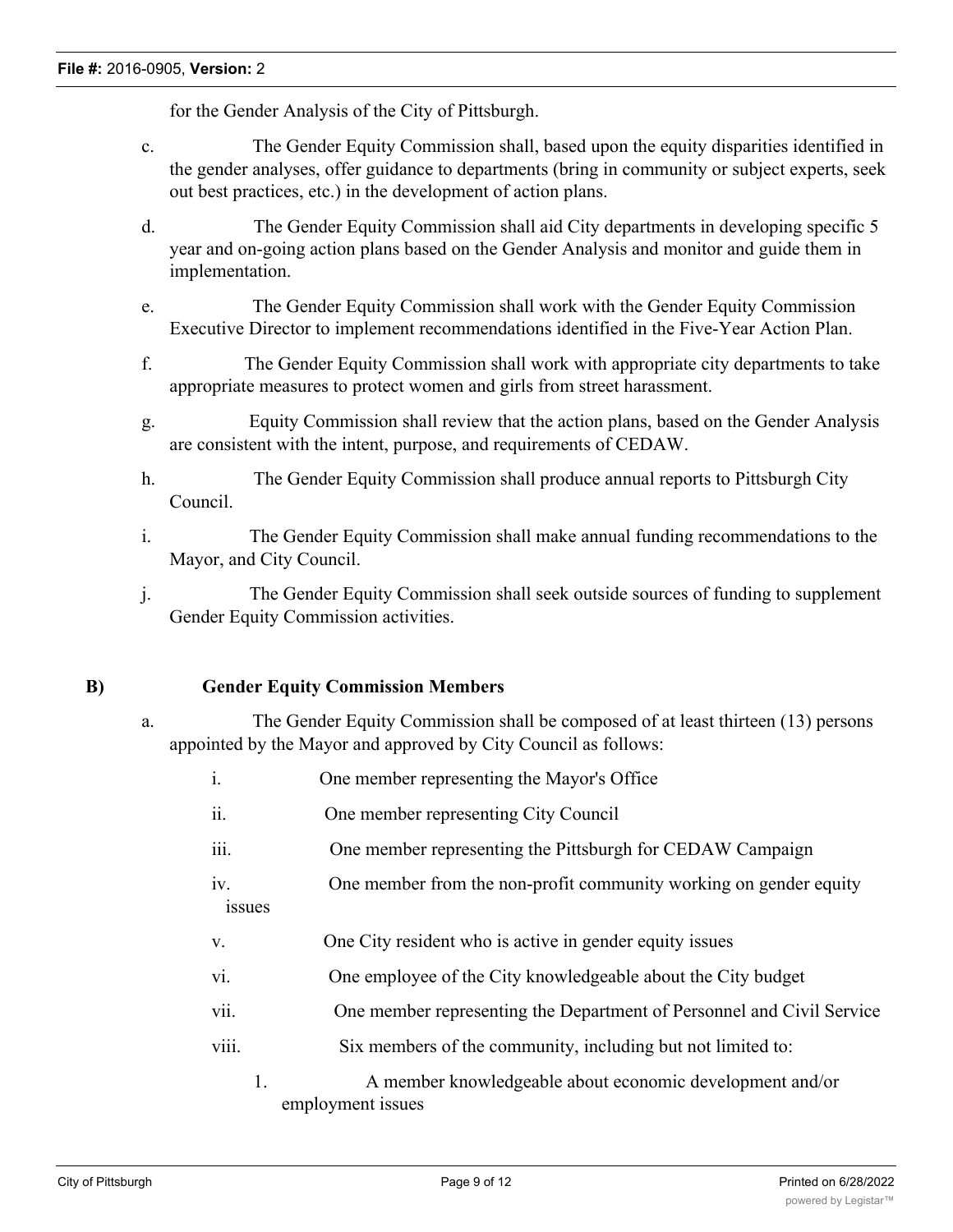- 2. A member knowledgeable about women's health issues
- 3. A member knowledgeable about violence against women
- 4. Members active in minority communities
- 5. A member knowledgeable about City labor unions and women's issues in the workplace
- 6. A member knowledgeable about education and educational barriers facing girls and women in Pittsburgh
- b. The Mayor may also appoint, subject to the approval of City Council, additional persons to the Commission who may offer additional knowledge or fundraising capacity to Gender Equity work in the City of Pittsburgh
- c. Each City Department shall designate a management-level employee to serve as a liaison to the Gender Equity Commission

## **C) Gender Equity Commission Process**

- a. The Commission shall meet in regular session monthly and shall conduct its first meeting no later than thirty (30) calendar days after its members are appointed.
- b. Meetings of the Commission shall be public and shall be advertised in a manner designed to ensure full and meaningful public participation in Commission decisions.
- c. The Commission shall also provide a mechanism through which interested persons may request and receive timely notification of regular and special meetings, which shall include at a minimum a summary of the matters that will be under consideration.
- d. The Commission shall allow for public comment on matters up for deliberation at each public meeting, and shall make publicly available a summary of actions taken at each meeting within seven (7) days.

## **D) Gender Equity Commission Member Attendance Requirements**

- a. All members of the Commission are required to attend all sessions of the Commission.
- b. In the event that any member misses more than two (2) regularly scheduled meetings without the prior notice to Gender Equity Commission, the Executive Director or her or his designee shall certify in writing to the Mayor that the member has missed two (2) meetings.
- c. On the date of such certification, the member shall be deemed to have resigned from the Gender Equity Commission. The Executive Director or her or his designee shall then request the appointment of a new member.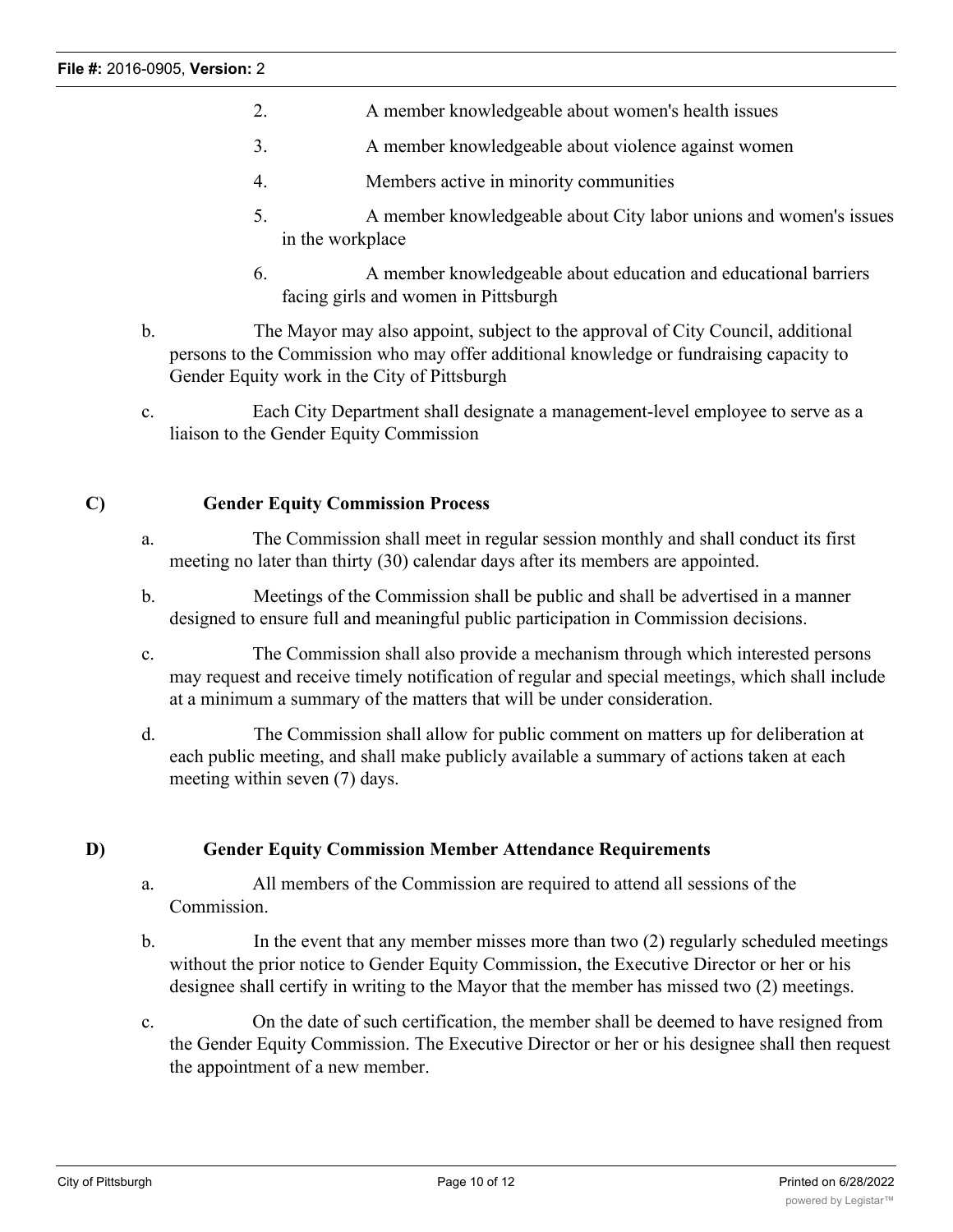#### **§177C.07 TRAINING**

a) The Gender Equity Commission shall work with the Department of Personnel and Civil Service to offer trainings in issues related to gender equity.

## **§177C.08 SUMMARY OF CEDAW.**

**Article 1:** Defines discrimination against women as any "distinction, exclusion, or restriction made on the basis of sex which has the effect or purpose of impairing or nullifying the recognition, enjoyment or exercise by women, irrespective of marital status, on the basis of equality between men and women, of human rights or fundamental freedom in the political, economic, social, cultural, civil, or any other field."

**Article 2.** Mandates concrete steps, implementing laws, policies and practices to eliminate discrimination against women and embody the principle of equality.

**Article 3.** Requires action in all fields political, economic, social, and cultural to advance the human rights of women.

**Article 4.** Permits affirmative action measures to accelerate equality and eliminate discrimination.

**Article 5.** Recognizes the role of culture and tradition, and calls for the elimination of sex role stereotyping.

**Article 6.** Requires suppression of traffic in women and exploitation of prostitutes.

**Article 7.** Mandates ending discrimination against women in political and public life.

**Article 8.** Requires action to allow women to represent their governments internationally on an equal basis with men.